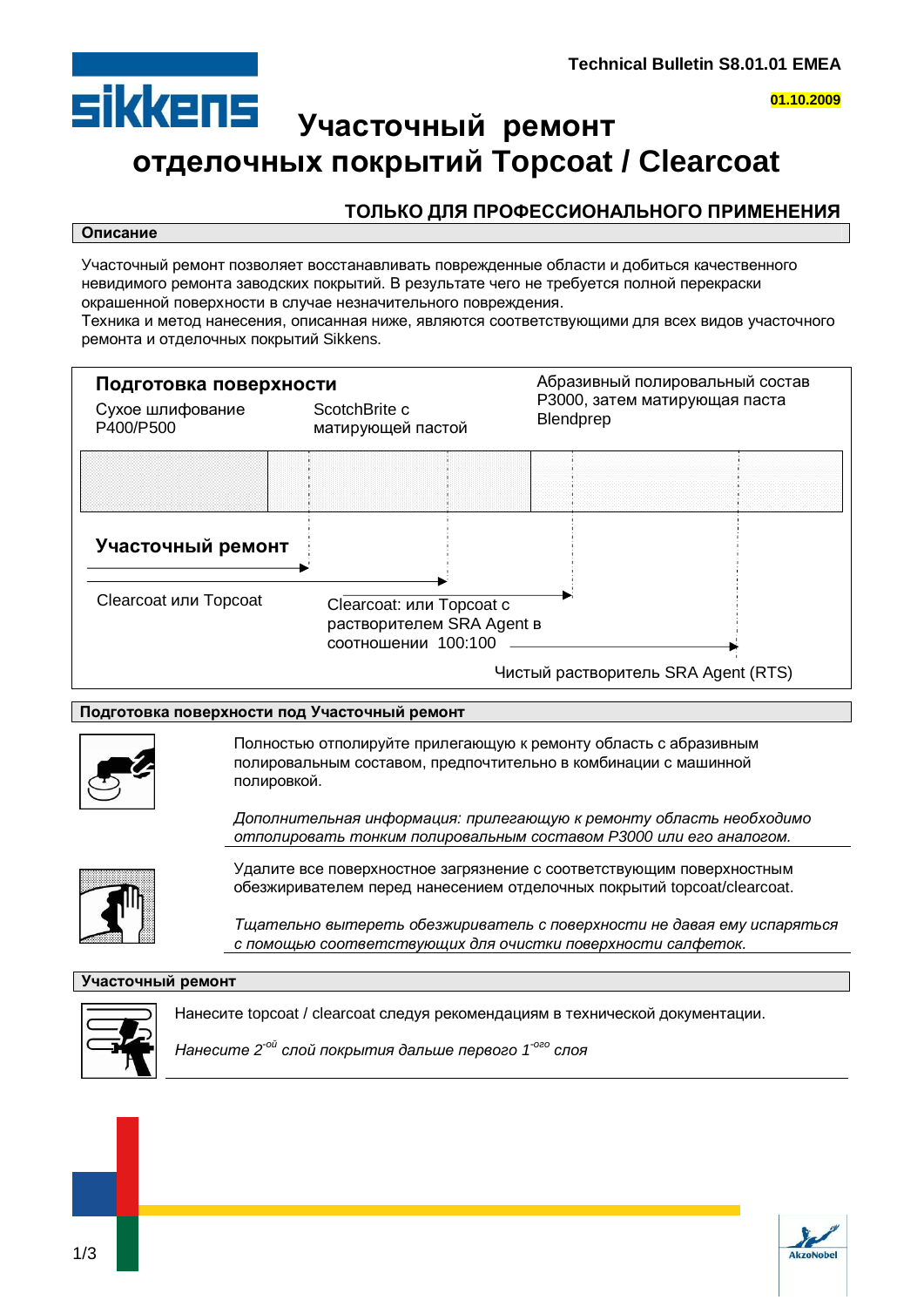

**01.10.2009**

# **SİKKENS** Участочный ремонт **ɨɬɞɟɥɨɱɧɵɯɩɨɤɪɵɬɢɣ Topcoat / Clearcoat**

## ТОЛЬКО ДЛЯ ПРОФЕССИОНАЛЬНОГО ПРИМЕНЕНИЯ

Соблюдайте межслойную выдержку согласно технической документации для используемого при ремонте отделочного покрытия Topcoat / clearcoat при 20°С



100 Topcoat / clearcoat 100 SRA Agent / SRA / SRA LV

Дополнительно разведенный растворителем SRA материал имеет более низкую **вязкость при нанесении.** При размыве границы перехода используйте пониженное давление



Нанесите один слой на область перепыла отделочного покрытия с плавным заходом на заматированную поверхность.

Дополнительная информация: сделайте плавный заход разведенной смесью как указано *ɜɵɲɟɧɚɨɛɥɚɫɬɶ, ɤɨɬɨɪɚɹɨɬɩɨɥɢɪɨɜɚɧɚɚɛɪɚɡɢɜɧɵɦɩɨɥɢɪɨɜɚɥɶɧɵɦɫɨɫɬɚɜɨɦ P3000* u затем заматирована матирующей пастой Blendprep.



Выдержка между слоями приблизительно 15-30 секунд при 20°С



SRA Agent (RTS) SRA (RTS) SRA LV (RTS) *(RTS – Ready To Spray) – готовая к нанесению смесь* 



Нанесите 1-3 тонких слоя на область перепыла с плавным заходом на отполированную поверхность.

*ȼɵɞɟɪɠɤɚɦɟɠɞɭɫɥɨɹɦɢɩɪɢɛɥɢɡɢɬɟɥɶɧɨ 15-30 ɫɟɤɭɧɞ.*

### **Время сушки**



Время сушки отделочных покрытий topcoat / clearcoat выполнять согласно рекомендациям в технической документации для используемых продуктов при выполнении участочного ремонта.

*ɉɨɡɜɨɥɶɬɟɨɛɴɟɤɬɭɨɫɬɵɬɶɩɨɫɥɟɭɫɤɨɪɟɧɧɨɣɫɭɲɤɢɞɨɬɟɦɩɟɪɚɬɭɪɵɨɤɪɭɠɚɸɳɟɣ*  $c$ реды перед началом полировки.